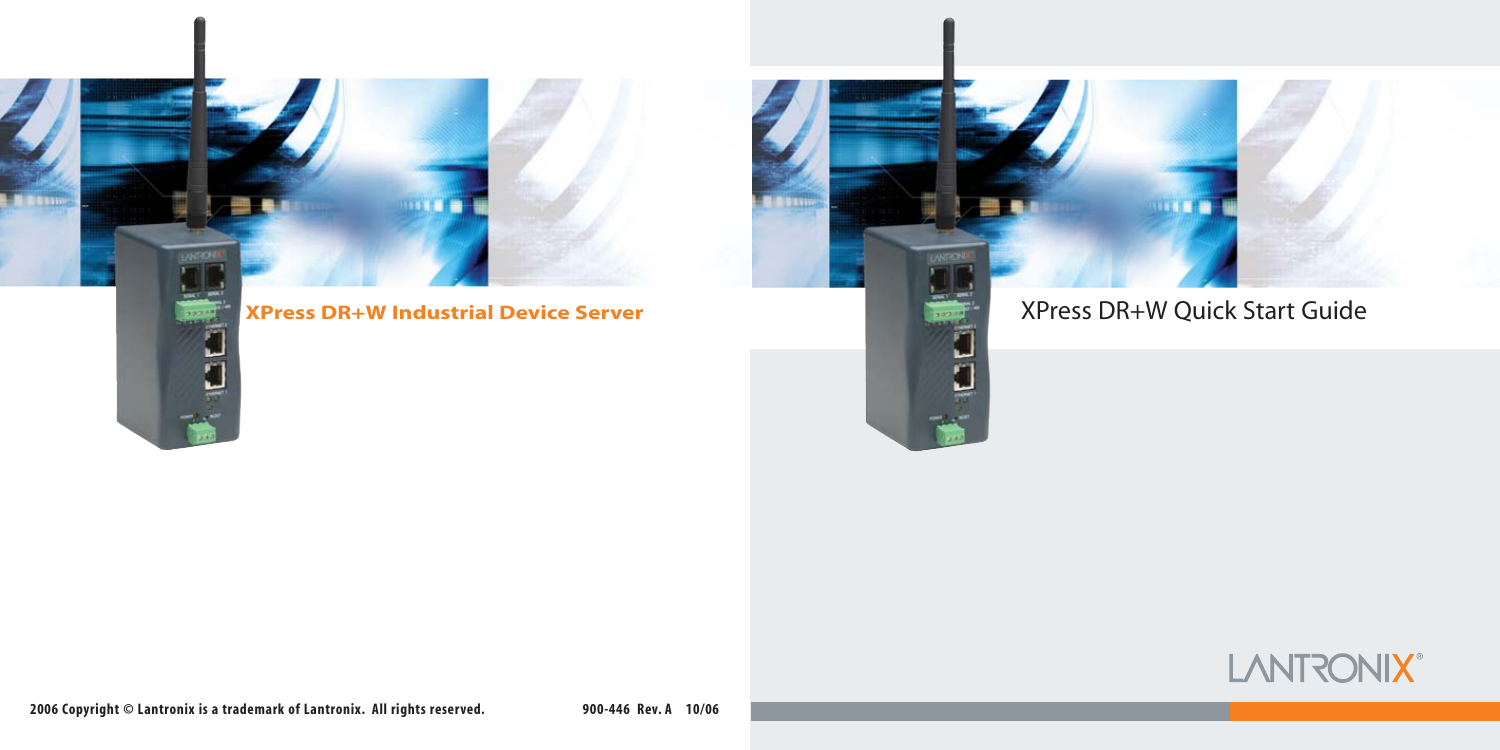# **LANTRONIX®**



m  $\overline{r}$  **XPress DR+W Industrial Device Server** 

# **XPRESS DR+W QUICK START CONTENTS**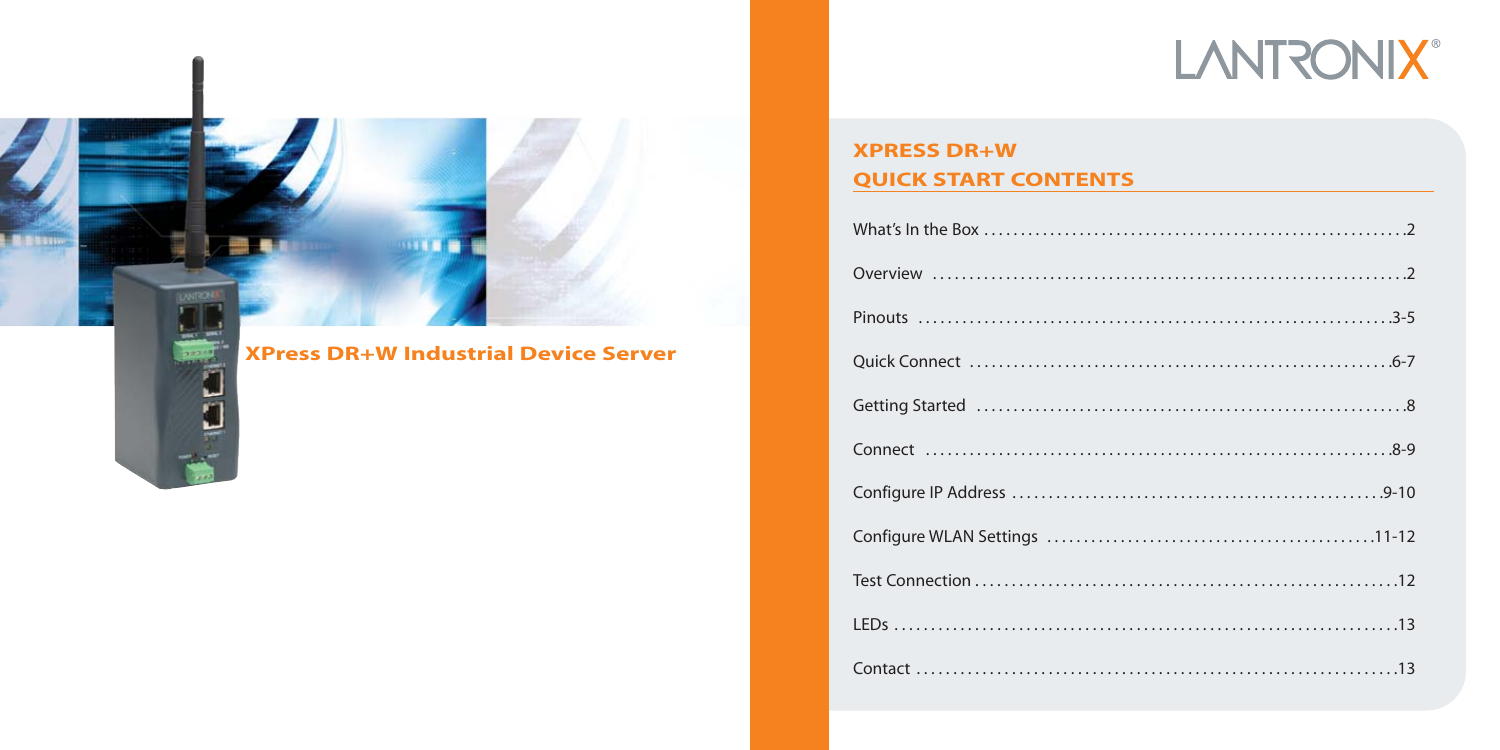# Quick Start Guide XPress DR+W

#### **WHAT'S IN THE BOX**

Verify and inspect the contents of the package using the enclosed packing slip or the list below. If any item is missing or damaged, contact your place of purchase immediately.

- XPress DR+W
- CD (with protocols, utilities, and User Guide)
- Quick Start Guide
- P/N: 930-029 antenna
- P/N: 500-103 RJ45-DB9F serial cable
- Accessory Din-rail wall mount bracket
- 3-terminal screw connector for power input
- 5-terminal screw connector for serial port

The user must supply a 9-30 VDC or 9-24 VAC power source and a CAT 5 Ethernet cable.

#### **OVERVIEW**

The XPress DR+W industrial device server provides a quick, easy and flexible method to network-enable multiple industrial devices and equipment over an 802.11 wireless or a 10/100 Ethernet LAN. The SwitchPort+ embedded switch technology and multiple serial ports enable real-time access for remote programming, monitoring and control of PLCs, motor drives, HVAC, building automation equipment, or virtually any RS232, RS422 or RS485 device.

#### **PINOUTS**

The XPress DR+W supports RS-232 via RJ45 connectors. It also supports RS-422/485 via screw terminals (Serial Port 2 only).

*Note: Serial Port 2 supports RS232, RS422, and RS485, but only one mode at a time. This means you can use either the RJ45 connector or the terminal block, not both.*

The RJ45 serial connectors only support RS232, up to 230,400 bits per second.

The supplied Lantronix P/N: 500-103 serial cable can be used to connect port 1 of XPress DR+W to a PC's com port for configuration using a terminal emulation application. Refer to the XPress DR+W User Guide for information on configuring the XPress DR+W though the serial interface.

#### **RJ45 Serial Connector Pinouts**

| Pin            | <b>Direction</b> | <b>Name</b> | <b>Function</b>         |
|----------------|------------------|-------------|-------------------------|
|                | Output from DR+  | <b>RTS</b>  | Ready To Send           |
| $\overline{2}$ | Output from DR+  | <b>DTR</b>  | Data Terminal Ready     |
| 3              | Output from DR+  | <b>TXD</b>  | <b>Transmitted Data</b> |
| 4              | Ground           | GND         | Signal Ground           |
| 5              | Ground           | GND         | Signal Ground           |
| 6              | Input to DR+     | <b>RXD</b>  | Received Data           |
| $\overline{I}$ | Input to DR+     | <b>DSR</b>  | Data Set Ready          |
| 8              | Input to DR+     | <b>CTS</b>  | Clear To Send           |

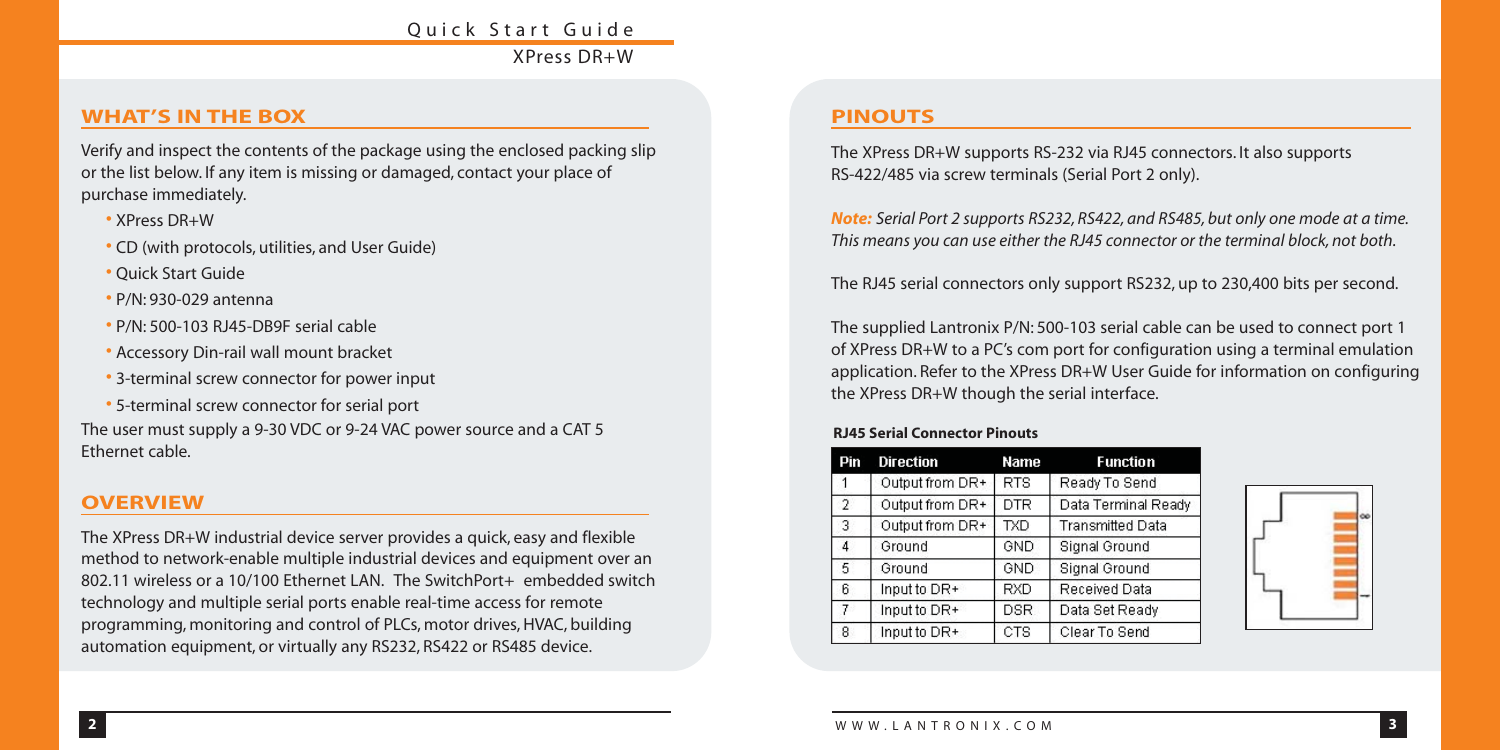#### Quick Start Guide XPress DR+W

#### **PINOUTS CONTINUED… PINOUTS CONTINUED**

# **Screw Terminal Serial Connectors**

**Serial Screw Terminal Pinout for RS422 (4-Wire)**

|               | <b>Direction Name</b> |       | <b>Function</b>      |
|---------------|-----------------------|-------|----------------------|
|               | Output                | TX+   | Transmit Data +      |
| $\mathcal{D}$ | Output                | TX-   | Transmit Data -      |
| 3             | Ground                | GND   | <b>Signal Ground</b> |
| 4             | Input                 | $RX+$ | Received Data +      |
| 5             | Input                 | RX-   | Received Data        |

#### **Serial Screw Terminal Pinout for RS485 (2-Wire)**

| Pin            | <b>Direction</b>      | Name           | <b>Function</b>                     |
|----------------|-----------------------|----------------|-------------------------------------|
|                | <b>Bi-directional</b> | $TX+ fRX+$     | Transmit Data + and Received Data + |
| $\overline{2}$ | <b>Bi-directional</b> | TX-JRX-        | Transmit Data - and Received Data - |
| $\overline{3}$ | Ground                | GND            | <b>Signal Ground</b>                |
| $\overline{4}$ | Not Applicable        | Not Applicable | Not Used                            |
| $\overline{5}$ | Not Applicable        | Not Applicable | Not Used                            |

#### **Serial Screw Terminal Pinout for RS485 (2-Wire)**



*Note: Termination resistors (R = 120 Ohm) are used to match impedance of a node to the impedance of the transmission (TX) line.Termination resistors should be placed only at the extreme ends of the TX data lines, and no more than two terminations should be placed in any single segment of an RS-485 network.Termination resistors may not be needed for your application.*

#### **9-Pin RS-232 to Serial RJ45**

The included Lantronix P/N (500-103) RJ45-DB9F serial cable assumes you are connecting a typical PC Com port to the XPress DR+W serial port. This cable is pinned to provide full serial line control to an RS232 DTE device. Lantronix offers a comprehensive list of cables and adapters to simplify device connectivity to the XPress DR+W. See the User Guide for a full listing.

#### **Lantronix P/N (500-103) RS45-DB9F Serial Cable Pinout**

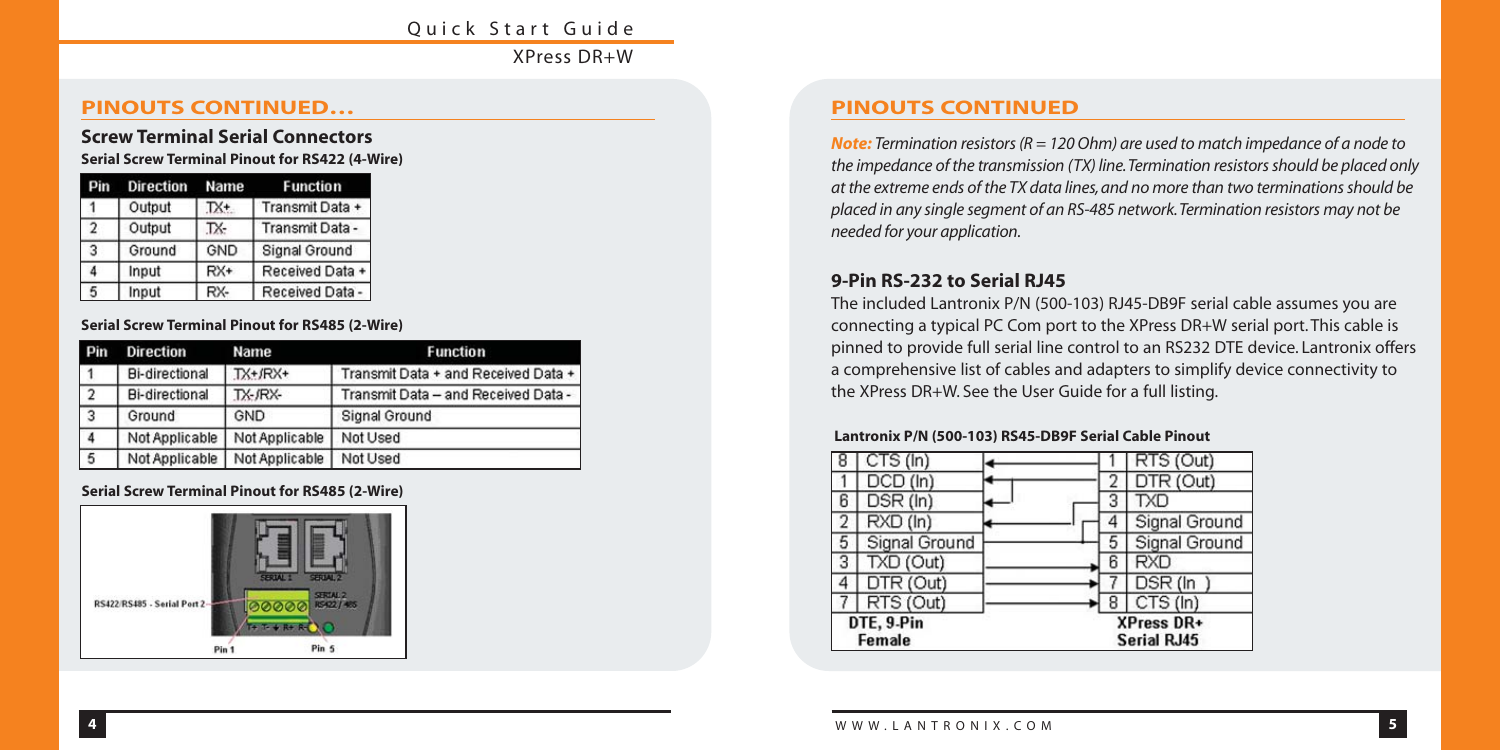#### Quick Start Guide

XPress DR+W

#### **QUICK CONNECT**



- 1. Connect a serial device to your XPress DR+W.
- 2. Screw the antenna that comes with the unit into the antenna connector.
- 3. Supply power to your XPress DR+W using a 9-30 VDC or 9-24 VAC (2.3 W maximum) source.
- 4. Supply power to the serial device.
- 5. Verify that the yellow wireless LED is lit.

#### **QUICK CONNECT CONTINUED**

**Typical Installation**

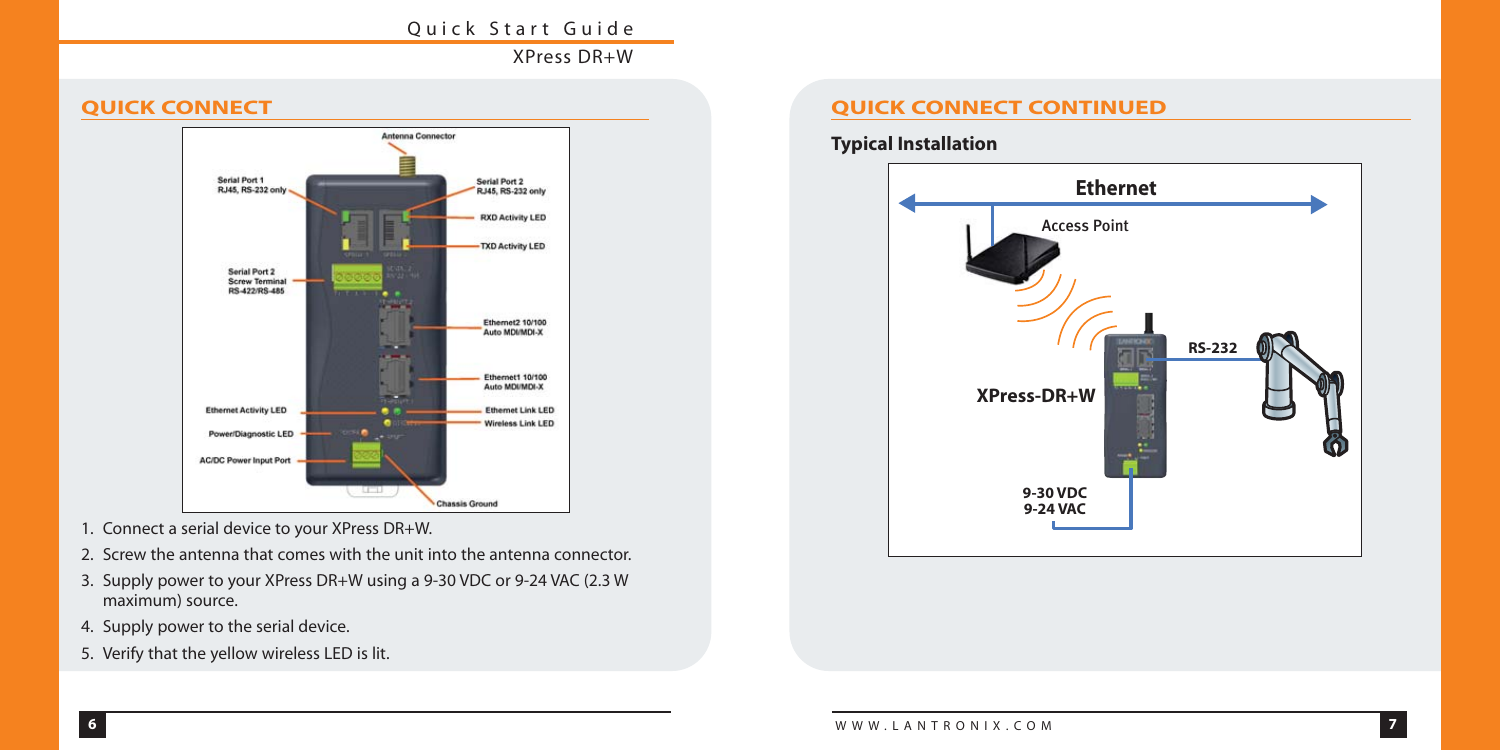### Quick Start Guide XPress DR+W

#### **GETTING STARTED**

#### **REQUIRED SETTINGS**

For the XPress DR+W to operate on a wireless network, two critical settings are required:

1. IP address settings

2. Appropriate wireless settings

By default, the unit is set to Ad-Hoc network mode and its wireless Network Name (SSID) is "LTRX\_IBSS".

Many networks use an automatic method of assigning an IP address called DHCP. The XPress DR+W supports DHCP. However, before it can accept an IP address from DHCP, the wireless settings must be set.

#### **CONNECT**

Initial configuration is done using Serial Mode. In most installations, a fixed IP address and wireless LAN settings are desired. The systems administrator generally provides these.

Complete the following steps to connect and configure the XPress DR+W.

- 1. Connect the RJ45 side of the supplied RJ45 DB9F null modem cable to serial port 1 on the XPress DR+W.
- 2. Connect the DB9 end of the serial cable to a terminal or a PC's serial COM port.
- 3. On the PC, open a terminal emulation application (e.g. HyperTerminal). The default serial settings are: 9600 baud, 8 bits, no parity, 1 stop bit, and no flow **Interact of the State Left and result of the State Address:** (000) .(000) .(000) .(000) .(000) .(000) .(000) .(000) .(000) .(000) .(000) .

### **CONNECT CONTINUED**

4. Enter Setup Mode by simultaneously connecting the power supply and holding down the **x** key on the keyboard.

Upon connection, the following information displays:

\*\*\* Lantronix XPress DR+ Wireless IA Device Server \*\*\* MAC address 0020402311B2 Software version U6.3.0.1T2 (060826)

Press Enter for Setup Mode

Model: Device Server Plus+! (Firmware Code:IA)

5. Press **Enter** within 5 seconds to display the **Change Setup** menu.

#### **CONFIGURE IP ADDRESS**

Two configuration options must be set for the XPress DR+W to communicate on a wireless network:

1. The Server (0) settings

2. The WLAN (4) settings

Current settings display in parentheses.

- 1. To configure the Server settings, select **0** from the **Change Setup** menu and edit the following fields:
	- a) IP Address: The IP address must be set to a unique value in the network. Type each octet and press **Enter** between each section typed.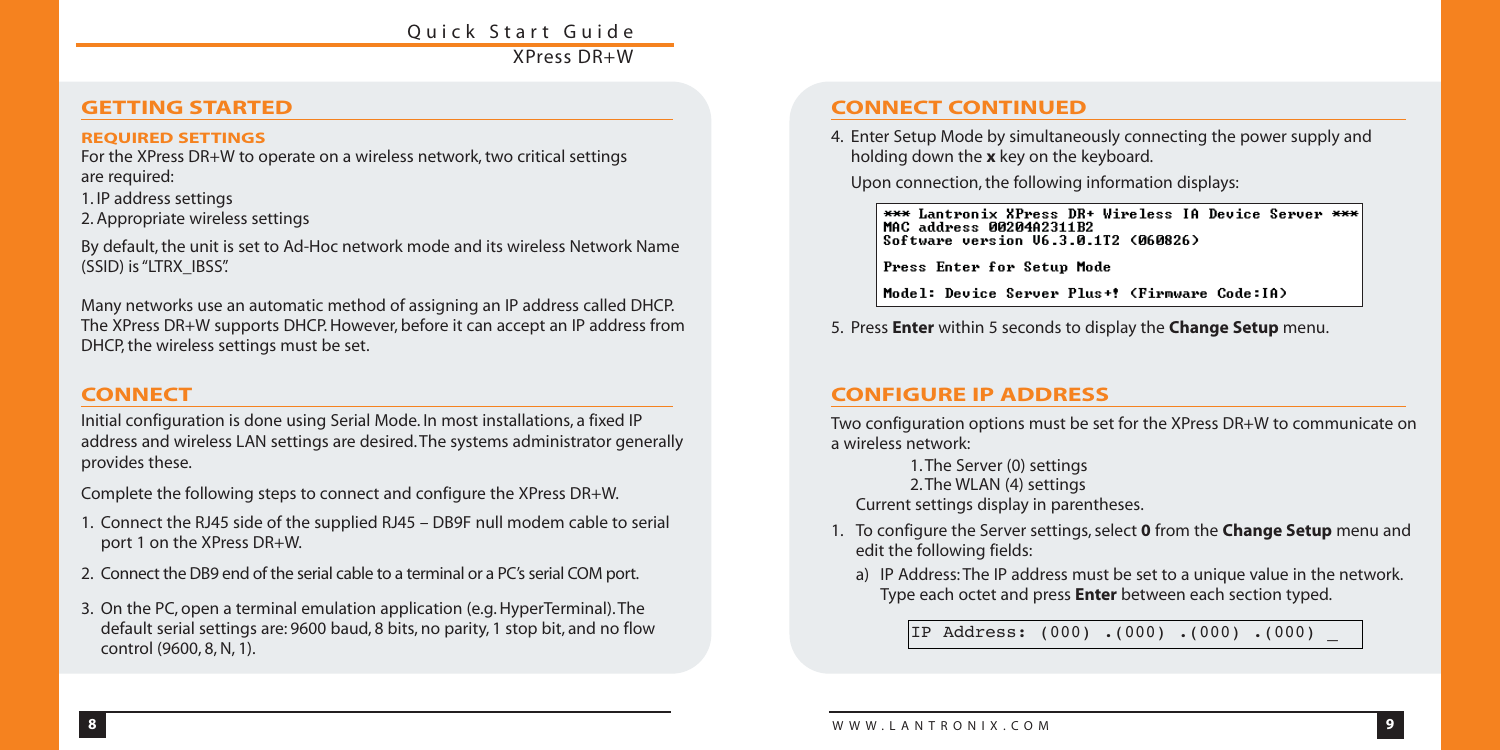# Quick Start Guide

XPress DR+W

#### **CONFIGURE IP ADDRESS CONTINUED**

b) Set Gateway IP Address: The gateway address should be the IP address of the router connected to the same LAN segment as the XPress DR+W.

Set Gateway IP Address (N)? N

c) Netmask: The netmask defines the number of bits taken from the IP address that are assigned for the host part. Enter the number of host bits. If you leave this blank and press **Enter**, the XPress DR+W will set the subnet mask to a standard netmask for the IP address assigned in step a) above.

Netmask: Number of Bits for Host Part  $(0=$ default $(0)$ 

d) Change Telnet Configuration Password: Change the Telnet configuration password to prevent unauthorized access to the Setup Menu.

Change telnet config password (N) ? \_

e) Change DHCP Device Name: Change the DHCP name if desired.

Change DHCP device name (not set) ? (N) N

#### **CONFIGURE WLAN SETTINGS**

1. To configure the WLAN settings, select **4** from the **Change Setup** menu and answer the setup questions. The following example shows basic wireless setup without encryption.

*Note:* For WEP or WPA encryption setup, please refer to the Users Guide on the CD.

a) Select Ad-Hoc (IBSS mode) as the system topography (default is Ad-Hoc).

Topology 0=Infrastructure, 1=Ad-Hoc (1) ? \_

b) Enter the Network name (SSID) (default is LTRX\_IBSS).

Network name (LTRX\_IBSS) ? \_

c) Set the Ad-Hoc channel (only displays in Ad-Hoc topology).

Channel (11) ? \_

d) Select the type of security (default is none).

Security suite: 0=none, 1=WEP (0) ?

e) Select either fixed or automatic data rate (default is auto fallback).

TX Data rate 0=fixed, 1=auto fallback (1) ?